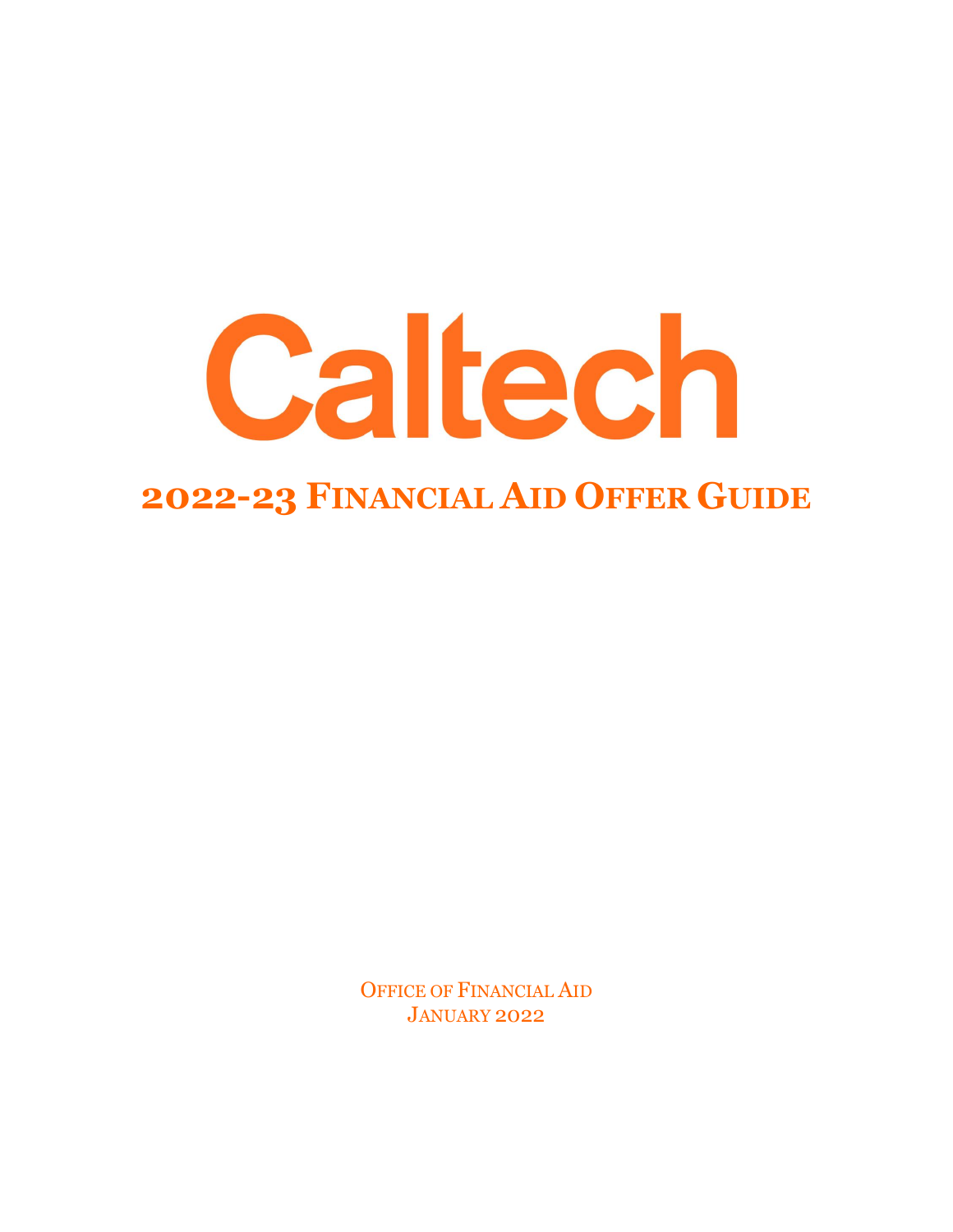# **Welcome to the Caltech Office of Financial Aid**

[Stephanie Follis,](mailto:sfollis@finaid.caltech.edu) Office Manager [Cullen O'Neil](mailto:coneil@caltech.edu), Systems Data Analyst [Isabel Houser,](mailto:isabel@finaid.caltech.edu) Senior Need Analyst [Martha Michel,](mailto:mmichel@caltech.edu) Associate Director [Nathan Rudibaugh,](mailto:nathanr@caltech.edu) Senior Associate Director [Malina Chang,](mailto:machang@caltech.edu) Director

# **Contact Us**

If you have any questions and/or concerns about your financial aid, please contact us. We are available via telephone, e-mail or scheduled appointment.

- Mailing Address: Caltech Financial Aid Office Mail Code 20-90 Pasadena, CA 91125
- For FedEx/UPS: Caltech Financial Aid Office 383 S. Hill Avenue Pasadena, CA 91106-3405
- Office Hours: Monday through Friday 9:00 a.m. - 5:00 p.m.
- Telephone: 626-395-6280

E-mail: [finaid@caltech.edu](mailto:finaid@caltech.edu)

#### [Schedule an appointment](https://outlook.office365.com/owa/calendar/FinancialAidOfficeBookings@caltech.onmicrosoft.com/bookings/)

# E-mail

Documents: [FinAidDoc@caltech.edu](mailto:FinAidDoc@caltech.edu) Without personally identifiable information (PII), e.g., social security numbers, birthdates, etc.

Dropbox: [https://finaid.dropbox.caltech.edu](https://finaid.dropbox.caltech.edu/)

# **TABLE OF CONTENTS**

- **2/ UNDERSTANDING YOUR FINANCIAL AID OFFER**
- **5/ CALTECH SCHOLARSHIPS**
- **5/ FEDERAL GRANTS**
- **5/ STATE GRANTS**
- **6/ EDUCATIONAL LOAN PROGRAMS**
- **8/ STUDENT EMPLOYMENT**
- **9/ FINANCIAL AID DISBURSEMENT**
- **10/ SATISFACTORY ACADEMIC PROGRESS**
- **12/ PART-TIME ENROLLMENT (UNDERLOADS)**
- **12/ REFUND AND REPAYMENT POLICY**
- **12/ CHECKLIST**
- **13/ APPEALING YOUR FINANCIAL AID OFFER**

# **Get your questions answered 24/7 with the Financial Aid Office's Chatbot!**

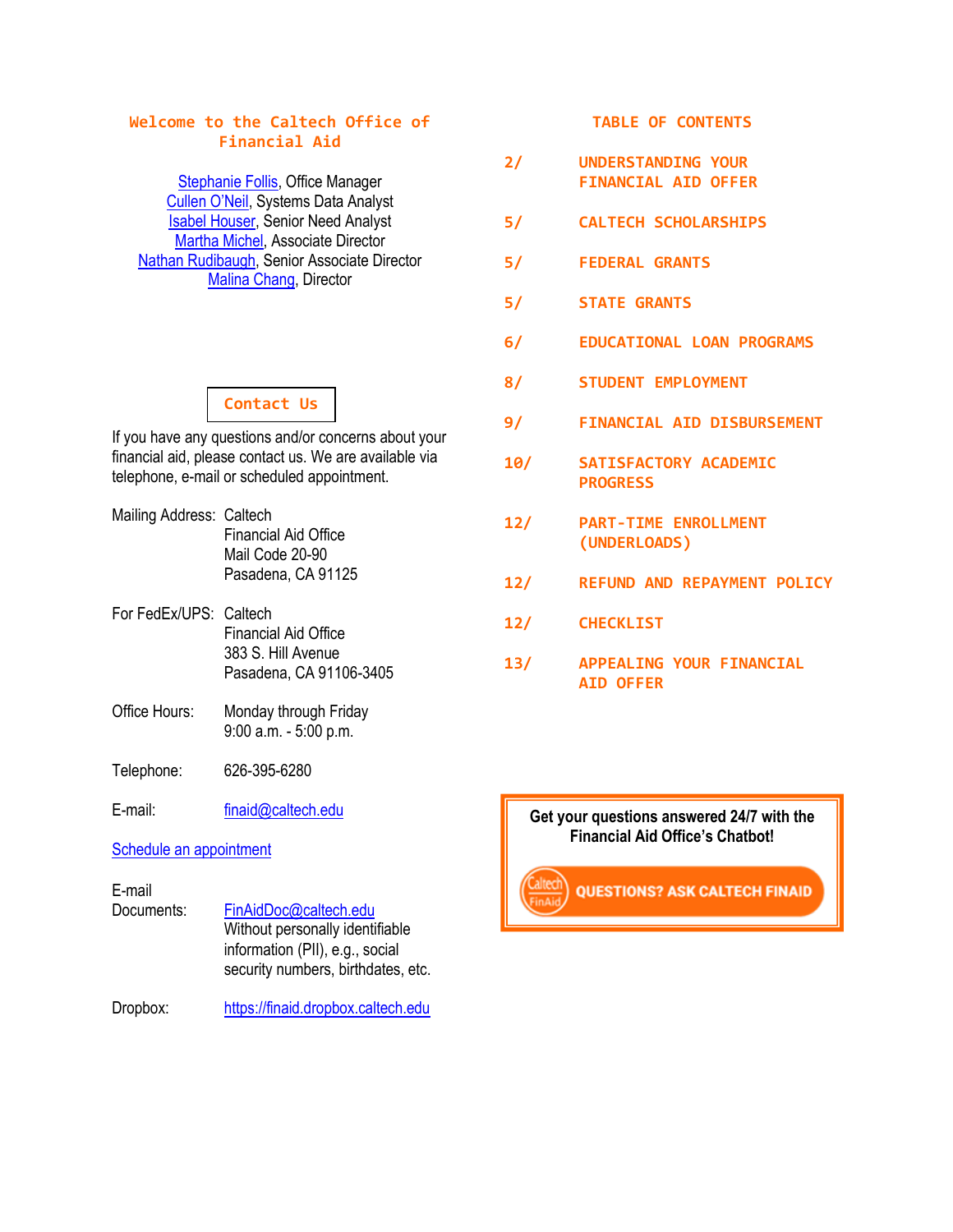# **UNDERSTANDING YOUR FINANCIAL AID OFFER**

The California Institute of Technology is pleased to provide you with your Financial Aid Offer for the 2022- 23 academic year. Caltech believes that qualified prospective and continuing students should not be prevented from attending the Institute for financial reasons and will offer financial aid and information about other educational assistance programs that will make it possible for them to do so. Need-based financial aid is available to all undergraduates who are US citizens or eligible non-citizens and to selected international undergraduate students who have been admitted to the Institute.

Caltech is grateful for the generous support of private donors, state and federal financial aid programs, and past aid recipients who have repaid their student loans. In addition, Caltech alumni have generously supported student education and programs through annual gifts to the Alumni Fund. Regulations and/or restrictions established by particular donors, organizations, and agencies ensure that each type of financial aid is offered only to students who are eligible for and will make proper use of the funds. By accepting such support, both the Institute and the recipient incur responsibilities.

All students who are offered financial aid for study at Caltech should keep this financial aid offer guide handy for ready reference. Additional information about Caltech's financial aid program is available on the Caltech Financial Aid website at [https://finaid.caltech.edu.](https://finaid.caltech.edu/) This offer guide, along with the website, explain what to expect, what is required and the rights and responsibilities of all students who receive financial assistance.

The amount of aid that students receive varies based on their—and when applicable, their parents' particular circumstances. The difference between the estimated cost of attendance at Caltech and a student or family's expected contribution is referred to as the student's financial need.

Caltech is committed to meeting the full need of each student by awarding a financial aid package consisting of scholarships, grants, student employment and loans. We make every effort to maintain the general components of a student's

financial aid package during the student's enrollment at Caltech.

Please review your financial aid offer and this guide carefully; then follow the steps listed in the checklist on page 12 of this guide. Please do not hesitate to contact us if you have questions or concerns about your financial aid. We will be happy to assist you. You should also feel free to [schedule](https://outlook.office365.com/owa/calendar/FinancialAidOfficeBookings@caltech.onmicrosoft.com/bookings/) an appointment if that is convenient for you.

# **Determination of Family Contribution and Financial Need**

The Family Contribution is the result of federal and institutional needs analysis formulae that are applied to the income and asset information reported on your Free Application for Federal Student Aid (FAFSA). We also use the College Scholarship Service (CSS) Financial Aid Profile form for prospective domestic students. For international students, we use the CSS Financial Aid Profile. The needs analysis formulae assume that the parents and the student are responsible for contributing to the student's estimated cost of attendance at Caltech to the extent that they are able.

The Family Contribution listed on your offer is our estimate of your family's ability to contribute towards your cost of attendance. The needs analysis should result in comparable contributions for families like yours and in proportional contributions from families whose financial circumstances are "stronger" or "weaker" than yours. The following factors are considered when calculating a family's expected contribution:

- Income
- Net Assets (not including the value of your family's primary residence)
	- Household information, including:
		- o Size of the family
		- o Number of dependents in college
		- o Ages of all family members

PLEASE NOTE: Students who have reported that they will have siblings enrolled in postsecondary school will be asked to verify their enrollment(s).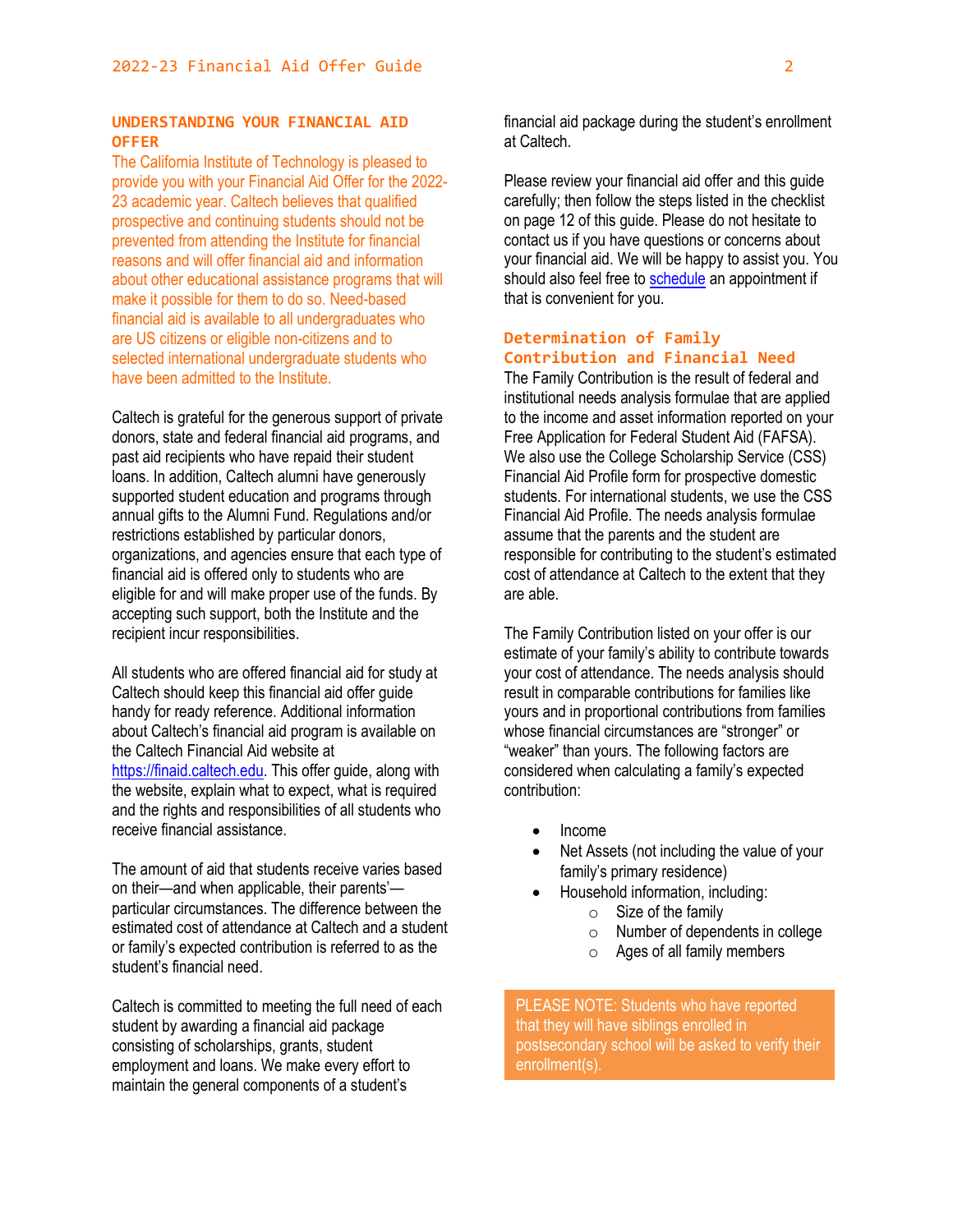The parental contribution is not a calculation of how much cash your family has on hand or a judgment of how much your parents should be able to contribute from their current income. It is also not intended to be a measure of their liquidity. Instead, the contribution represents our best estimate of your parents' capacity, over time, to absorb the cost of your education. The needs analysis formula calculates how much your parents can be expected to contribute (relative to other families), but does not make any assumptions about how your parents will actually finance their portion of the expected contribution. Your parents have choices about how to do that, e.g. making payments over a period of time; borrowing; utilizing savings, investments and current earnings.

The student contribution represents the amount that you are expected to contribute from your income and assets toward your cost of attendance. For most entering students, we will assume a minimum of \$1,500 from summer earnings will be available as a contribution. The minimum contribution for continuing students is \$1,900.

The Family Contribution reflected on the Financial Aid Offer includes the calculated student and parental contributions. The student contribution figure includes the minimum contribution from summer earnings when applicable. If you think that the expected contribution is unrealistic, follow the instructions under "Appealing Your Financial Aid Offer" on page 13 of this guide. We may be able to adjust this expected contribution by increasing your academic year workstudy allocation or your student loan.

If you were required to have one of your parents submit Household B information on the CSS Profile or submit the Caltech Noncustodial Parent Statement, we reviewed that information and calculated an expected parent contribution for that parent. That expected noncustodial contribution has been combined with your custodial parent's contribution on the Financial Aid Offer.

These expected contributions are used to determine your eligibility for need-based Caltech-administered scholarships, grants, student employment and needbased loans.

Your financial aid offer is based on the assumption that you will be enrolled full-time (at least 36 units per quarter) for the academic year, i.e. fall, winter, and spring. You must be enrolled in at least this number of units to receive the types and amounts of financial aid enumerated in your award. Changing the amount of units you are taking might affect your financial aid. For more information, please refer to the Caltech Financial Aid website at [https://finaid.caltech.edu/policies/underloads.](https://finaid.caltech.edu/policies/underloads)

Your financial aid offer for the 2022-23 academic year is based on your class level, enrollment status, federal and state aid program regulations, as well as Caltech financial aid policies and funding limitations. Award amounts are subject to change based on changes in any of these factors. We have estimated your cost of attendance, e.g. tuition, fees, and living expenses for the 2022-23 academic year. Your estimated cost of attendance is indicated in the top section of your financial aid offer.

For US Citizens and eligible non-citizens who reside in the US, associated US territories, Canada or Mexico, we've included a travel allowance designed to (partially) offset the cost of two roundtrips from your home during the 2022-23 academic year.

Students who opt to enroll in one or more of the Caltech Health, Dental and/or Vision Insurance plans can have that fee added to their cost of attendance and they will be offered grant assistance to cover the increased cost of attendance. The Financial Aid Office will only make this adjustment if a formal request is made. Please submit the Financial Aid Request for Caltech Student Insurance form to request an adjustment. The form can be found on the **My Financial Aid** page on **access.caltech**; it will become available in August.

**Please note that students who have declined the loan that was included in their financial aid offer will NOT be considered for grant assistance to cover their participation in the Caltech Health Insurance plan.**

**It is your responsibility to notify the Financial Aid Office of any outside financial resources you will be receiving for the academic year.** Caltech's policy is to use these outside scholarships to replace the self-help component of your financial aid package. Self-help includes work-study awards, student loans and the student's expected contribution from summer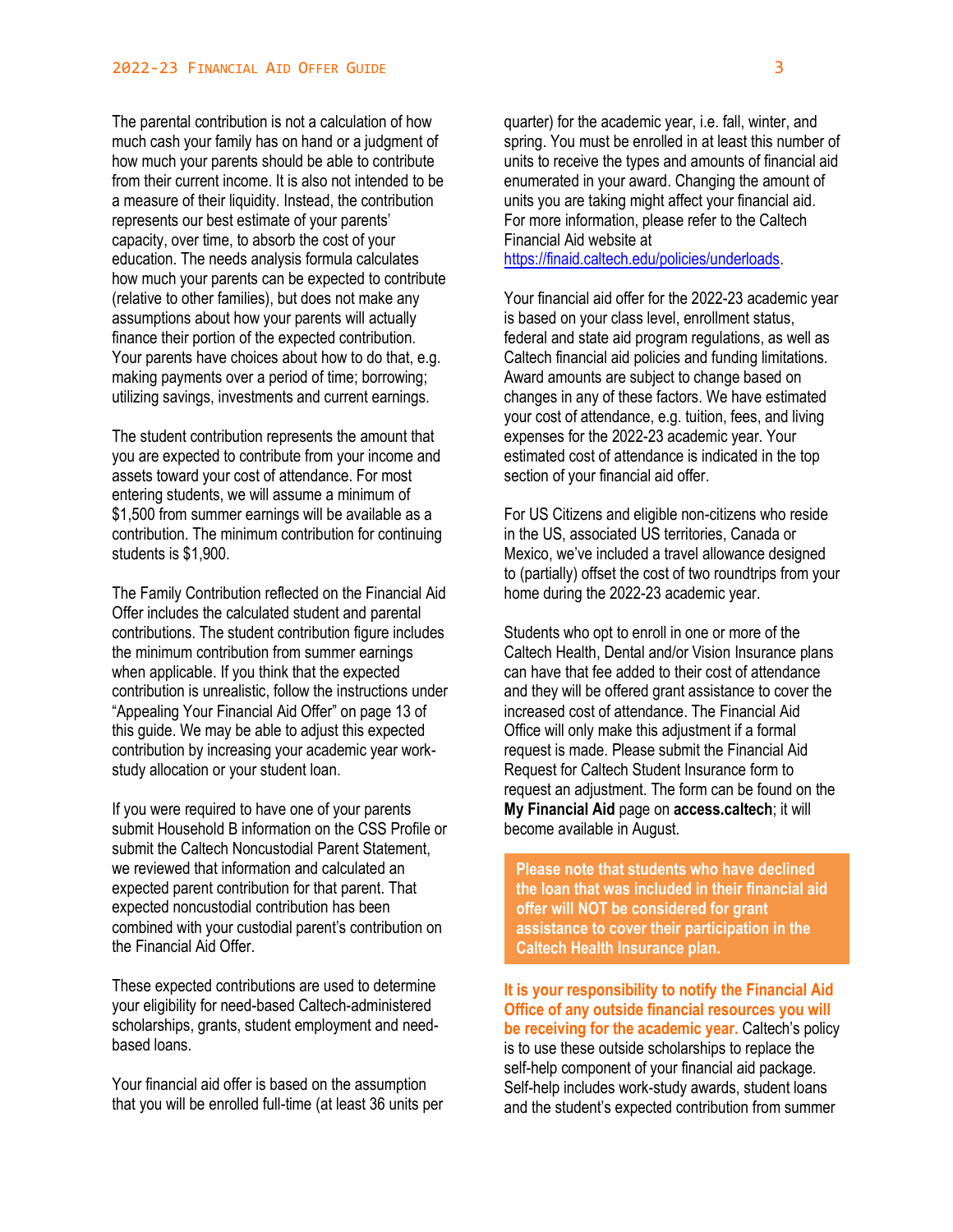earnings. Outside scholarships will generally replace the self-help portion of your award in the following order:

First-year students:

- 1. Federal or Caltech Work-Study
- 2. Caltech Loan
- 3. Student's expected contribution from summer earnings

Continuing students:

- 1. Caltech Loan
- 2. Federal or Caltech Work-Study
- 3. Student's expected contribution from summer earnings

If the total amount of outside scholarships exceeds the self-help component of your financial aid package, your Caltech Scholarship will be reduced in the amount of the surplus. In general, a student's total financial aid, including outside assistance, cannot exceed their demonstrated financial need. Under no circumstances can a student's total financial aid exceed their estimated cost of attendance.

Please note that all students who receive financial aid are required to notify the Financial Aid Office in writing (with photocopies of applicable documentation) of any external financial resources. These include outside scholarships, untaxed benefits, employer tuition benefits or reimbursements, and other sources of funding available to you during the 2022-23 academic year. **Unreported resources or changes in enrollment status could result in the cancellation of financial aid that you have been awarded and/or required repayment of financial aid that has been disbursed.**

If you are receiving outside financial resources for the academic year, you need to contact the Financial Aid Office via e-mail at [finaid@caltech.edu.](mailto:finaid@caltech.edu) Use "Outside Scholarships" as the subject line and indicate the name(s)/source(s) of the assistance and the amount(s) of the award(s) in the body of the e-mail.

# **There are two basic categories of financial aid that may be listed on your Financial Aid Offer.**

**Grants and Scholarships** represent "gift aid," which does not need to be repaid. In general, a Caltech Scholarship is awarded based on financial need.

Caltech named and/or endowed scholarships are considered to be based on need and merit. If you qualify for a state or federal grant, this grant should be listed on your Financial Aid Offer.

**Self Help Options** include both work-study awards and loans. Work-study awards represent student employment funds that have been allocated for you to earn. Loans represent money that you can borrow and pay off over time. Since both work-study awards and loans are located under "Self-Help Options" on your award letter, you will need to know how to tell them apart. Any loan that you are offered will have the word "Loan" in the name; any work-study award you are offered will have "Work Study" in the name of the award. If you are unsure whether an award you have been offered is a loan or a work-study award, please contact us.

Work-study is available under the Federal Work-Study and Caltech Work-Study programs, which may be earned during the academic year. Summer Work-Study allows you to earn money by working during the summer. While a work-study award is not a guarantee of employment, Caltech has historically had more opportunities for student employment than we have had students interested in working.

Loans generally only include Caltech/Institute Loans. Students may be awarded Federal Direct Stafford Loans upon request.

Please refer to the program eligibility requirements at <https://finaid.caltech.edu/typesofaid> for additional information about specific awards listed on your aid offer.

**To accept your Financial Aid Offer**, you will need to enter the **access.caltech** portal and go to **My Financial Aid**, where you will accept or decline each of your awards. You must actively accept or decline all your awards. You will not be able to log on to **access.caltech** without an IMSS username and password. These credentials will be issued to matriculating students in early summer. If you have questions that are not addressed in the financial aid programs section below or the financial aid website a[t https://finaid.caltech.edu,](https://finaid.caltech.edu/) please contact the Financial Aid Office. If there are changes in your enrollment status or housing status that affect your cost of attendance or you receive outside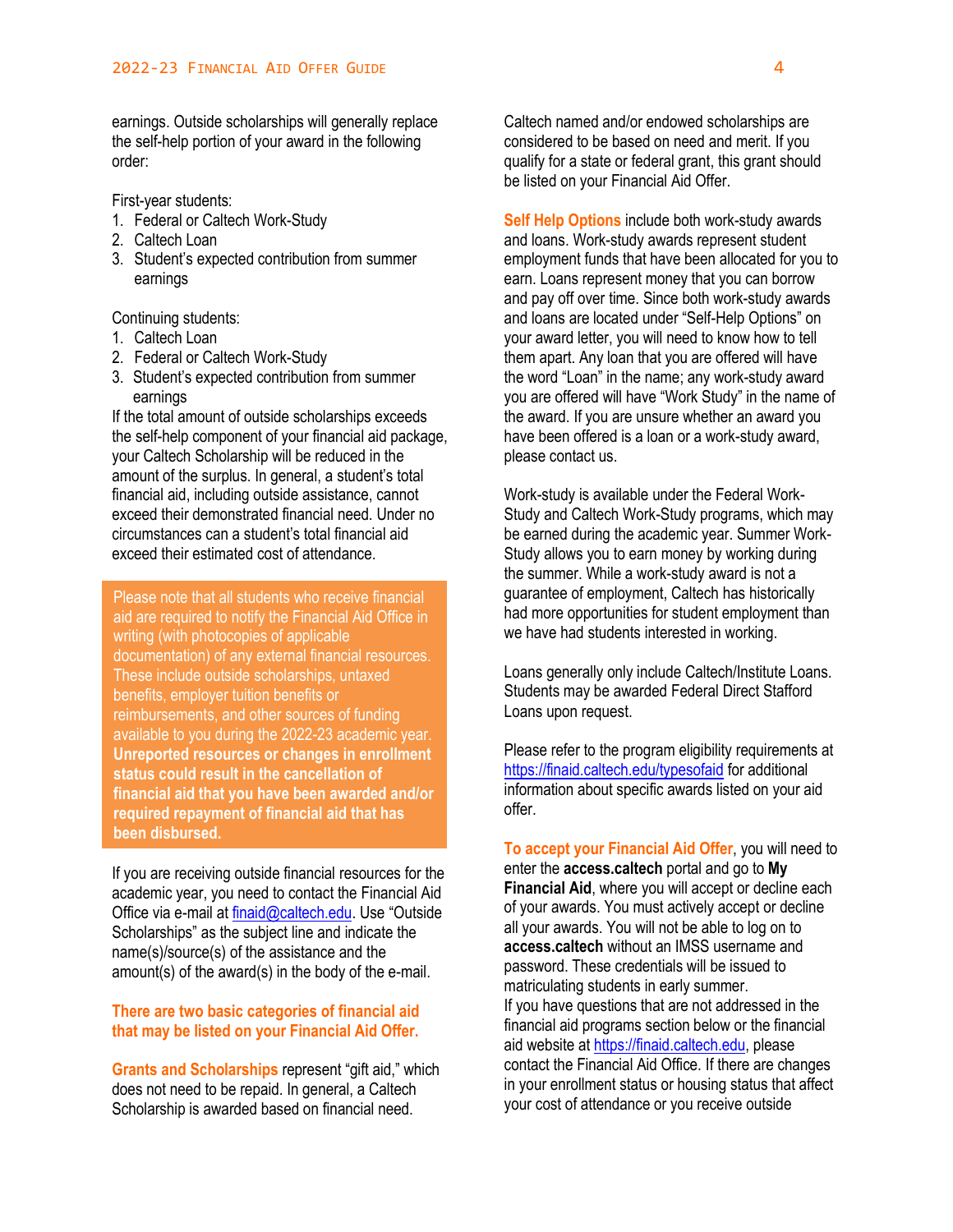scholarships, your Financial Aid Offer will be revised accordingly.

If you are offered a loan, you may choose to accept an amount less than what is offered. You also have the option to transfer funds between your loan and student employment at any time during the academic year, up until one week after Add Day of Spring term. To transfer funds between your student employment award and your loan or to decrease either award, you will need to contact us by e-mail at [finaid@caltech.edu.](mailto:finaid@caltech.edu) Use "Loan/Work Change" as the subject and indicate your requested change(s).

## **CALTECH SCHOLARSHIPS Need-Based Caltech Scholarships**

Caltech Scholarships are awarded to students with demonstrated financial need. Recipients are expected to be enrolled full-time.

One or more named or endowed scholarships may be used to replace a portion of a student's Caltech Scholarship. Named and endowed scholarships are also need-based, but many have a merit component. Recipients of named and/or endowed scholarships are often selected after their initial Financial Aid Offer based on scholarship-specific eligibility. These scholarships are almost always used to replace some or all of the recipient's Caltech Scholarship. The Financial Aid Office makes every attempt to renew these scholarships as long as the recipient continues to meet the specific eligibility criteria.

# **FEDERAL GRANTS Federal Pell Grant**

Pell Grants are awarded to exceptionally needy undergraduate students who are seeking their first bachelor's degree. Amounts are set by the federal government based on need and enrollment status. Awards in 2021-22 ranged from \$650 to \$6,495 for full-time students; awards for part-time students are prorated based on their enrollment status, i.e. threequarter time, half-time, less than half-time. Recipients must be in good academic standing.

#### **Federal Supplemental Educational Opportunity Grant**

Federal Supplemental Educational Opportunity Grants (FSEOG) are awarded to undergraduates with demonstrated need who are seeking their first bachelor's degree. Full-time Pell Grant recipients are

given priority when the Financial Aid Office awards the FSEOG. Recipients must be in good academic standing. Awards cannot exceed \$4,000 per year.

#### **STATE GRANTS**

Students who are awarded a Cal Grant after receiving their initial Financial Aid Offer should anticipate a revised Financial Aid Offer with reduced Caltech scholarship assistance.

## **Cal Grant A**

Provides tuition and fee assistance to undergraduate California residents seeking their first bachelor's degree. Cal Grant A is awarded on the basis of cumulative grade point average and financial need. Qualifying students can currently receive up to \$9,220, renewable for up to four years. Continuing Cal Grant recipients must maintain good academic standing, demonstrate financial need and meet the Cal Grant income and asset criteria. They are not required to resubmit verification of their grade point averages for renewal.

# **Cal Grant B**

Provides a living-allowance stipend and tuition/fee assistance to undergraduate California residents seeking their first bachelor's degree. Cal Grant B is awarded on the basis of cumulative grade point average to students with exceptional financial need. Recipients are generally from disadvantaged economic or educational backgrounds. Awards for first-year students provide up to \$1,648 for books and living expenses. When renewed or applied beyond the first year, awards also include tuition and fee assistance of up to \$9,220. Continuing Cal Grant recipients must maintain good academic standing, demonstrate financial need and meet the Cal Grant income and asset criteria. Recipients are not required to resubmit verification of their grade point averages for renewal.

#### **Other State Grants**

Other states such as Pennsylvania, Vermont, and Rhode Island may offer grant assistance to their residents who plan to attend Caltech. Students are encouraged to contact their respective state postsecondary agencies for specific eligibility and renewal criteria.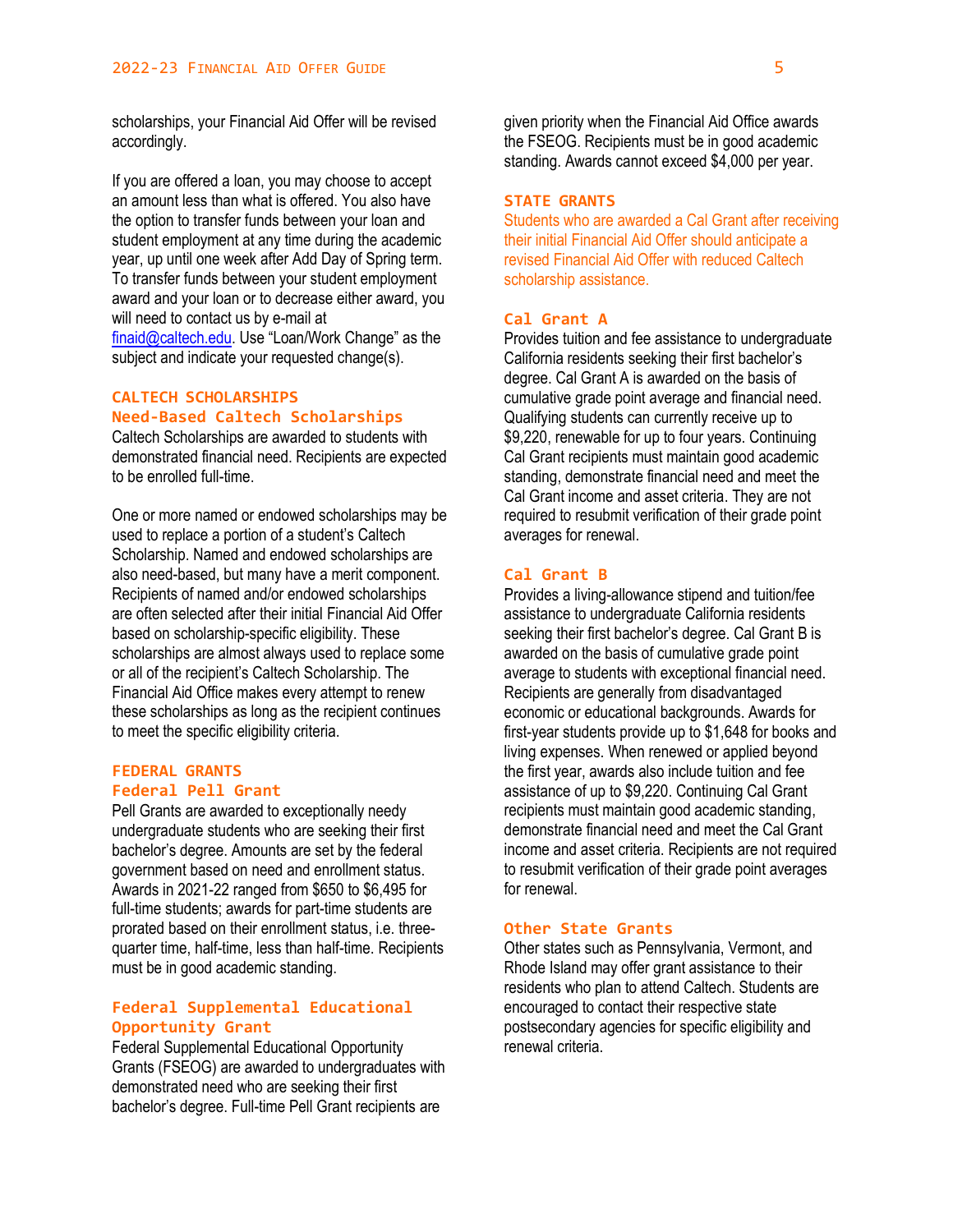### **EDUCATIONAL LOAN PROGRAMS**

Although Caltech may have determined that you are eligible to borrow a Caltech Loan, you are under no obligation to accept any loan. An educational loan is a serious financial obligation and must be repaid. You should carefully consider the repayment obligation before you accept educational loans. Declining a loan will not jeopardize other financial aid offered to you or prevent you from borrowing later in the term or beyond.

Loans can be an invaluable resource for many students and their families in financing a college education. Students can postpone paying a portion of their educational costs until they complete their education or leave school. The repayment period on most loans can extend up to 10 years after graduation or leaving school.

Graduating with educational debt is a fairly common experience for students. At Caltech, the average educational indebtedness for students who graduated in June 2021 (among undergraduates who borrowed) was \$16,787. This number is significantly lower than the national average for students attending four-year private and public colleges.

### **Caltech Loans**

Need-based Caltech Loans are awarded to most students. Generally, no interest is charged and no repayment of principal is required while a student maintains a continuous course of study at Caltech. Repayment on Caltech and Institute Loans begins 9 to 12 months after the student graduates, leaves school or drops below half-time enrollment. Caltech Loans carry a maximum annual interest rate of 5%. More specific information is provided on the promissory note and the disclosure statement provided to students prior to disbursement of the loan.

| Total<br>Loan<br>Amount | Number of<br><b>Payments</b> | <b>Monthly</b><br><b>Payments</b> | Total<br><b>Interest</b><br>Charges | Total<br>Repaid |
|-------------------------|------------------------------|-----------------------------------|-------------------------------------|-----------------|
| \$3,000                 | 90                           | \$40.00<br>\$4.55                 | \$604.55                            | \$3,604.55      |
| \$5,000                 | 119                          | \$53.06<br>\$49.26                | \$1,363.40                          | \$6,363.40      |
| \$15,000                | 119                          | \$159.16<br>\$150.81              | \$4,090.85                          | \$19,090.85     |

# **The William D. Ford Federal Direct Loan Program**

The Direct Loan program offers eligible students and parents the opportunity to borrow money directly from the federal government to help pay the cost of attendance at Caltech.

The US Department of Education makes loans, through Caltech, to students and/or parents. The Institute will use the loan(s) to pay your tuition, fees and other direct charges such as room and board. Any money that is left over after all direct charges have been paid will be given to the student to cover indirect costs. Students and/or parents will make their repayments to a loan servicing company that collects the debt on behalf of the federal government.

#### Direct Loans include:

- The Federal Direct Stafford Loan Program
- The Federal Direct Parent PLUS Loan Program
- The Federal Direct Graduate PLUS Loan Program
- The Federal Direct Consolidation Loan Program

# **Federal Direct Stafford Loan**

There are two types of Federal Direct Stafford Loans: subsidized and unsubsidized. The federal government pays the interest on subsidized loans while the borrower is enrolled at least half-time and during authorized periods of deferment. The interest on unsubsidized loans begins to accrue immediately upon disbursement and is generally capitalized (added to the amount borrowed) when the borrower is no longer enrolled at least half-time. Students pay an origination fee (a percentage of the principal amount) for each Stafford Loan received to offset the government's cost of administering the program. Eligibility for subsidized Stafford Loans is based on financial need as demonstrated via the FAFSA. Students who do not demonstrate sufficient need or whose need is met may borrow unsubsidized Stafford Loans provided their total financial aid, including the Stafford Loan, does not exceed the total estimated cost of attendance.

Dependent undergraduate students (excluding students whose parents cannot borrow Parent PLUS Loans) may borrow Stafford Loans up to the amounts in the table below: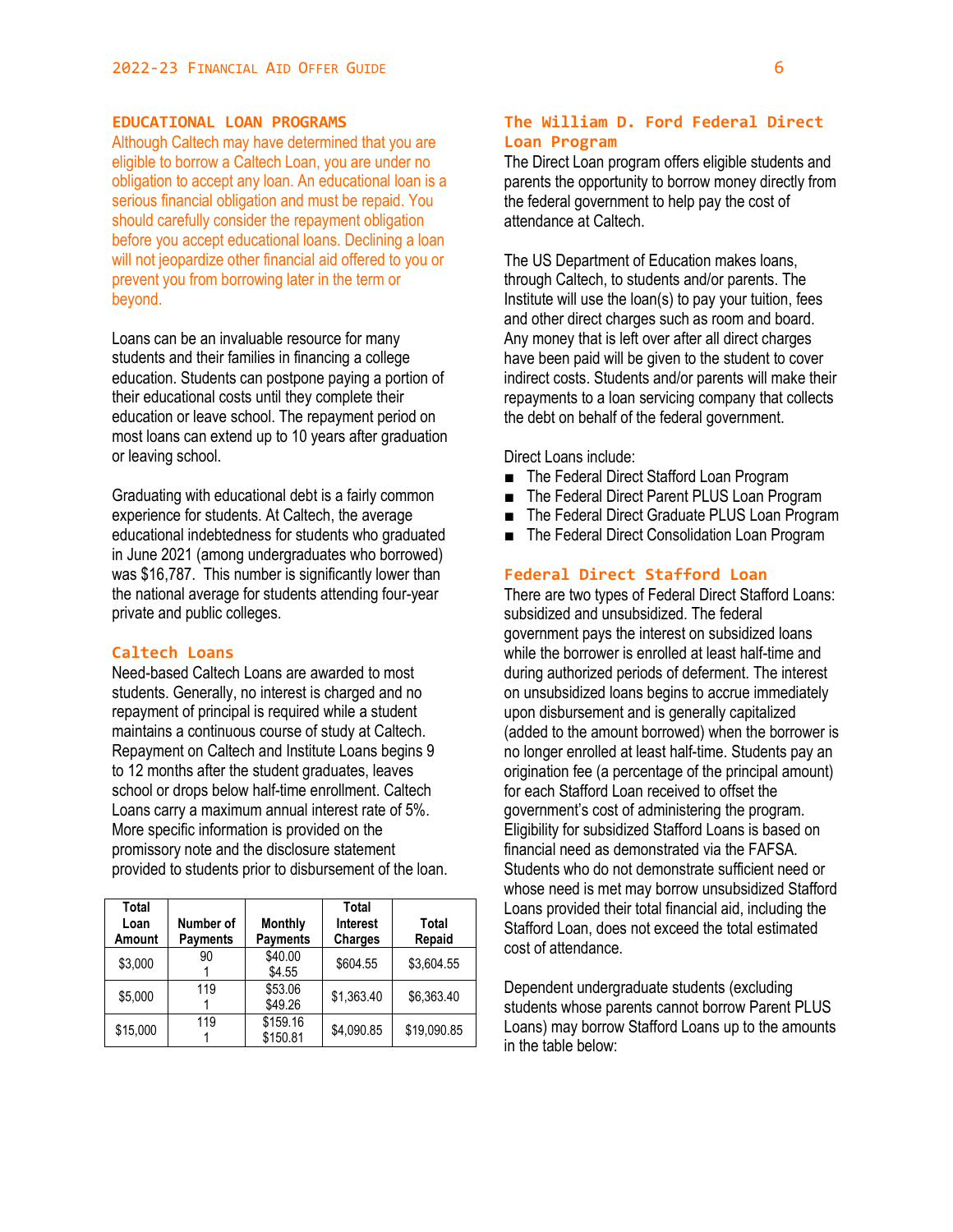#### 2022-23 FINANCIAL AID OFFER GUIDE 7

| <b>Year in School</b> | <b>Total Eligibility</b> | <b>Maximum Subsidized</b> |
|-----------------------|--------------------------|---------------------------|
| 1st Year              | \$5.500                  | \$3.500                   |
| 2nd Year              | \$6.500                  | \$4.500                   |
| 3rd & 4th Year        | \$7.500                  | \$5.500                   |
| Aggregate             | \$31,000                 | \$23,000                  |

Independent undergraduate students and dependent undergraduate students whose parents are unable to borrow Parent PLUS Loans may borrow additional unsubsidized Stafford Loans up to the amounts in the table below:

| <b>Year in School</b> | <b>Total Eligibility</b> | <b>Maximum Subsidized</b> |
|-----------------------|--------------------------|---------------------------|
| 1st Year              | \$9.500                  | \$3.500                   |
| 2nd Year              | \$10.500                 | \$4.500                   |
| 3rd & 4th Year        | \$12,500                 | \$5,500                   |
| Aggregate             | \$57,500                 | \$23,000                  |

Graduate students may borrow unsubsidized Stafford Loan amounts not to exceed an annual total of \$20,500.

The maximum outstanding total Stafford Loan debt is as follows:

- Dependent undergraduate students: \$31,000, with no more than \$23,000 in subsidized Stafford Loans;
- Independent undergraduate students (or dependent undergraduate students whose parents do not qualify for PLUS Loans): \$57,500, with no more than \$23,000 in the form of subsidized Stafford Loans; and
- \$138,500 for graduate students (including loans for undergraduate study), with no more than \$65,500 of this aggregate in the form of subsidized loans.

Stafford Loan interest rates for undergraduate students:

| <b>Enrollment Periods</b>    | <b>Interest Rates</b> |              |
|------------------------------|-----------------------|--------------|
| <b>Beginning Between</b>     | Subsidized            | Unsubsidized |
| July 1, 2021 - June 30, 2022 | 3.73%                 | 3.73%        |
| July 1, 2020 - June 30, 2021 | 2.75%                 | 2.75%        |
| July 1, 2019 - June 30, 2020 | 4.53%                 | 4.53%        |
| July 1, 2018 - June 30, 2019 | 5.05%                 | 5.05%        |
| July 1, 2017 - June 30, 2018 | 4.45%                 | 4.45%        |
| July 1, 2016 - June 30, 2017 | 3.76%                 | 3.76%        |

Stafford Loan interest rates for graduate students:

| <b>Enrollment Periods</b>    | <b>Interest Rates</b> |
|------------------------------|-----------------------|
| <b>Beginning Between</b>     | Graduate Unsubsidized |
| July 1, 2020 - June 30, 2021 | 4.30%                 |
| July 1, 2019 - June 30, 2020 | 6.08%                 |
| July 1, 2018 - June 30, 2019 | 6.6%                  |
| July 1, 2017 - June 30, 2018 | 6%                    |
| July 1, 2016 - June 30, 2017 | 5.31%                 |

The maximum repayment period under this program is 10 years, not including authorized periods of deferment. Direct Stafford Loans have a 6-month grace period that starts the day after the borrower graduates, leaves school, or drops below half-time enrollment. Repayment begins when the grace period ends. If you choose not to pay the interest that accrues during your grace period, the interest will be added to your principal balance. Deferments are available for new borrowers during at least half-time enrollment at an eligible institution, during periods of study in approved graduate fellowship or rehabilitation programs, and for periods of unemployment and economic hardship.

Instructions for applying for Federal Direct Stafford Loans are available on the Caltech Financial Aid website at

[https://finaid.caltech.edu/TypesofAid/loans/Stafford.](https://finaid.caltech.edu/TypesofAid/loans/Stafford)

#### **Federal DIRECT Parent PLUS Loan**

Federal Direct Parent PLUS Loans are available to the parents or stepparents of dependent undergraduate students. These credit-based loans are not based on financial need or subsidized by the government. Students must file a FAFSA in order for their parents to qualify for a Parent PLUS Loan. Parent PLUS Loan interest rates:

| <b>Enrollment Periods</b>    | <b>Interest Rates</b> |
|------------------------------|-----------------------|
| <b>Beginning Between</b>     | <b>Parent PLUS</b>    |
| July 1, 2021 - June 30, 2022 | 6.28%                 |
| July 1, 2020 - June 30, 2021 | 5.30%                 |
| July 1, 2019 - June 30, 2020 | 7.08%                 |
| July 1, 2018 - June 30, 2019 | 7.6%                  |
| July 1, 2017 - June 30, 2018 | 7%                    |
| July 1, 2016 - June 30, 2017 | 6.31%                 |

Interest is charged on Parent PLUS Loans during all periods, beginning on the date of the loan's first disbursement. There is no annual limit to the amount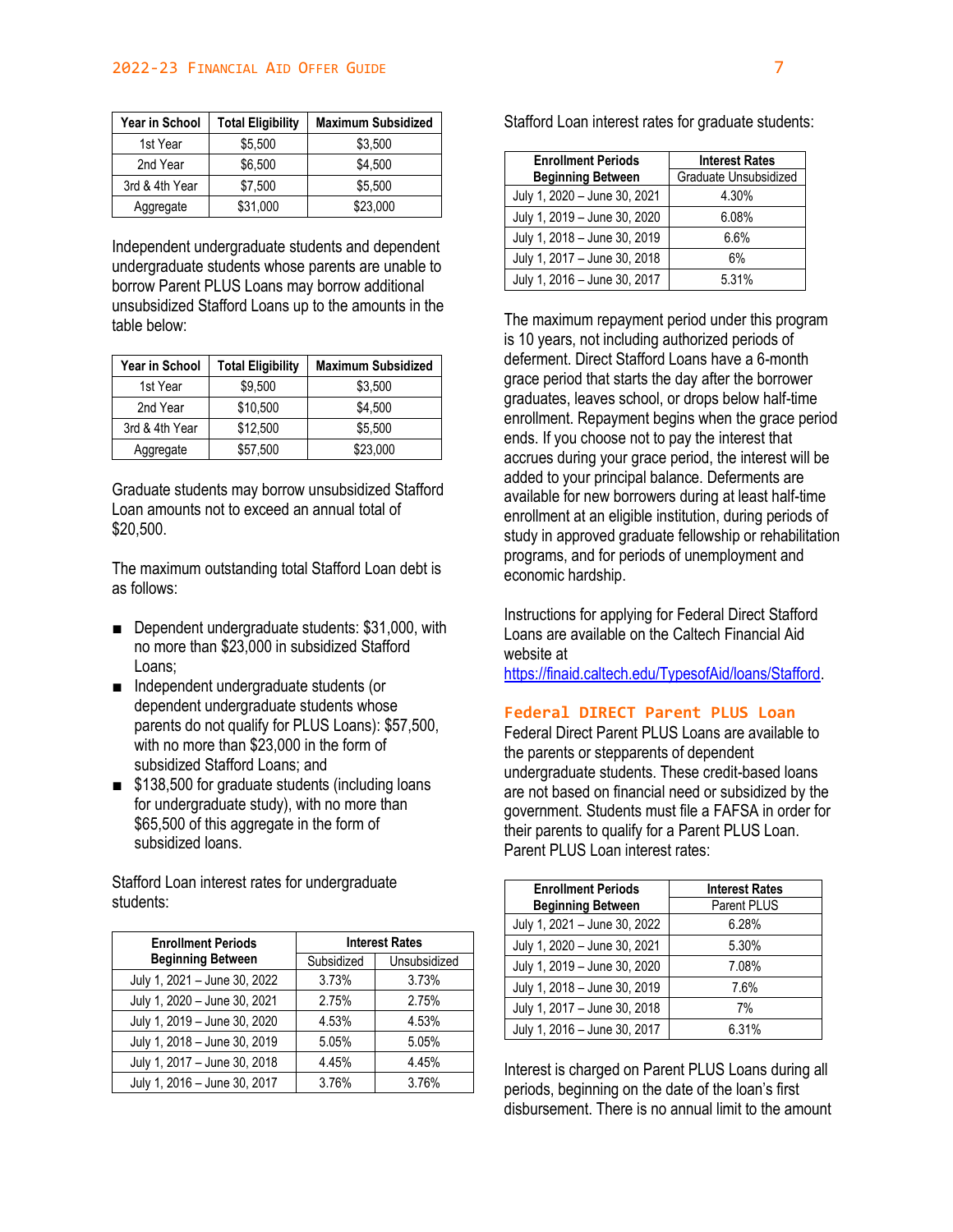that can be borrowed through the Parent PLUS Loan program. In general, parents may borrow the difference between the cost of the student's education and any other financial aid received. PLUS Loans may also be used to pay for all or part of the expected family contribution.

In addition to the interest, parents pay an origination fee (a percentage of the principal amount) for each PLUS Loan received to offset the government's cost of the program. The maximum repayment period under this program is 10 years (not including authorized periods of deferment). Parent PLUS borrowers have the option of deferring repayment based on the enrollment status of the dependent student on whose behalf a Direct PLUS Loan was obtained. Specifically, Parent PLUS Loan borrowers may defer repayment:

- While the dependent student on whose behalf the loan was obtained is enrolled at least half-time, and
- During the 6-month period after the dependent student on whose behalf the loan was obtained ceases to be enrolled at least half-time.

If a Parent PLUS Loan borrower does not request a deferment, the first payment on the loan will be due within 60 days after the loan is fully disbursed.

Applications for Federal Direct Parent PLUS Loans are available on the Caltech Financial Aid website at [https://finaid.caltech.edu/typesofaid/loans/PLUS.](https://finaid.caltech.edu/typesofaid/loans/PLUS) Applications must be submitted to the Financial Aid Office for eligibility certification.

#### **Federal Student Aid Ombudsman**

The Federal Student Aid Ombudsman works with student loan borrowers to informally resolve loan disputes and problems. The office of the ombudsman helps borrowers having problems with the following federal loans:

- Federal Direct Loans
	- o Direct Stafford Loans (subsidized and unsubsidized)
	- o Direct PLUS Loans
	- o Direct Consolidation Loans
- Federal Family Education Loans
	- o FFEL Loans (subsidized and unsubsidized)
	- o FFEL PLUS Loans
	- o FFEL Consolidation Loans
- **Guaranteed Student Loans**
- SLS Loans
- Federal Perkins Loans

If a student needs the assistance of the Federal Student Aid Ombudsman Group in order to resolve disputes or problems related to federal student loans, they may contact the office at:

FSA Ombudsman Group P.O. Box 1843 Monticello, KY 42633

Phone: (877) 557-2575 On-line assistance: [https://feedback.studentaid.ed.gov/.](https://feedback.studentaid.ed.gov/)

#### **STUDENT EMPLOYMENT**

Student employment programs provide more than just the opportunity to earn money to help meet a student's Caltech expenses; they also provide students with a chance to connect with the Institute and the opportunity to gain valuable job experience that might be helpful in the competitive post-college job market.

Student employment opportunities are generally available to all Caltech students, even those who did not apply for financial aid or did not qualify for needbased aid. Caltech students should not hesitate to contact Career Advising and Experiential Learning (CAEL) for assistance in finding part-time employment either on- or off-campus. Compensation rates will vary based on the position, a student's job skills and previous work experience. As of July 1, 2021, undergraduate students can earn a minimum of \$15.00 per hour.

#### **Federal Work-Study**

Federal Work-Study funds are awarded to domestic students who have demonstrated financial need through their submission of the FAFSA. This federally funded program assists eligible students in finding part-time employment.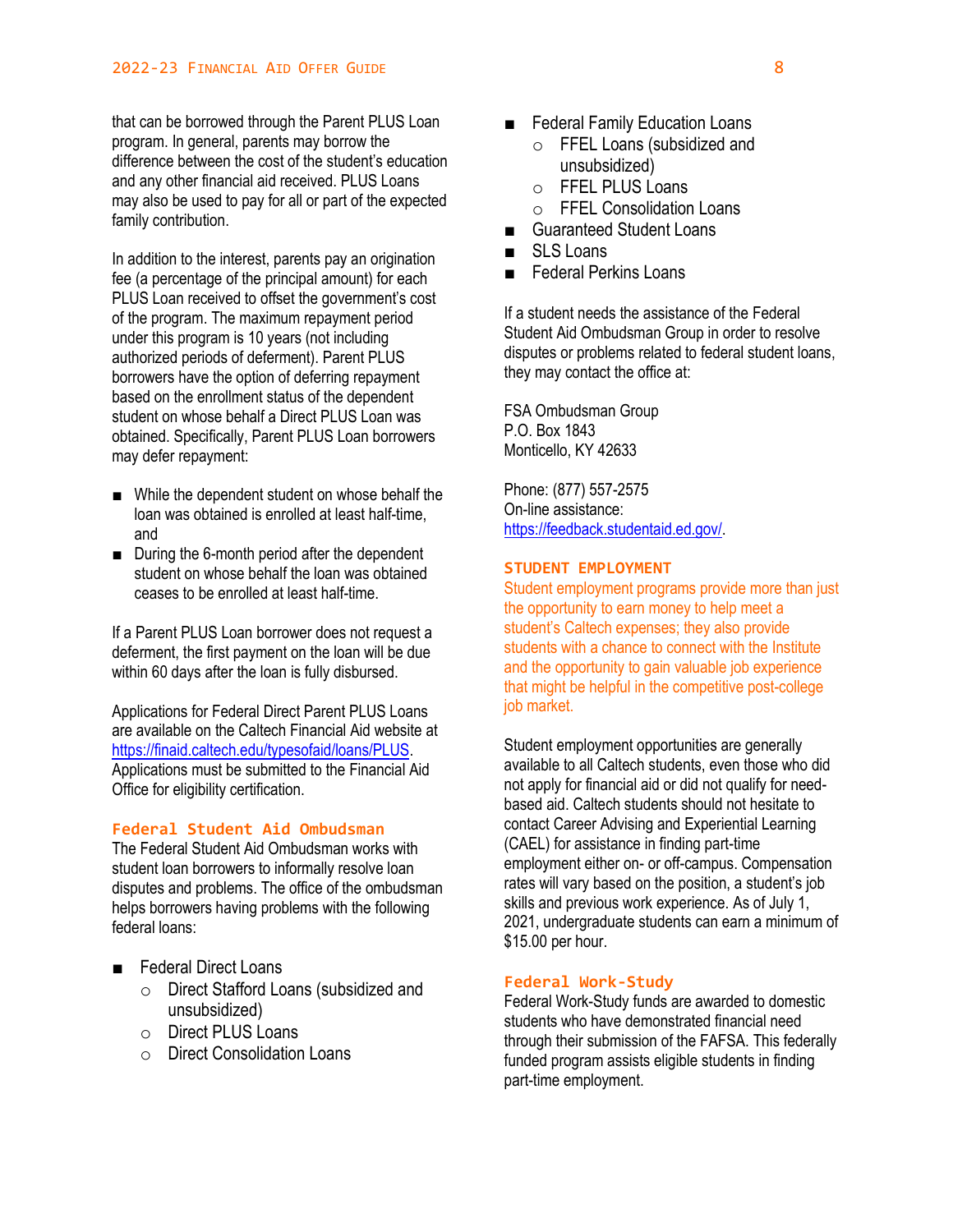Most Caltech students are awarded \$2,500 in Federal Work-Study (FWS). Since entering students are not permitted to work on-campus in the fall term, an entering student's employment award is limited to \$1,350 in their first year. After the first year, students will receive the increased amount (\$2,500) of workstudy funding, if their level of financial need permits. As a reminder, students have the option to transfer funds between their loan and student employment at any time during the academic year up, until one week after Add Day of Spring term.

For additional information about student employment at Caltech, please go to the work-study page on the Caltech Financial Aid website at [https://finaid.caltech.edu/typesofaid/workstudy.](https://finaid.caltech.edu/typesofaid/workstudy)

# Please note that entering first year students are not permitted to work during the fall term.

### **Caltech Work-Study**

The Caltech Work-Study Program is funded by the Institute and is designed to provide part-time employment for students who are not eligible for the Federal Work-Study Program, e.g. international students. The Caltech Work-Study program is limited to on-campus employment or student employment positions at the Jet Propulsion Laboratory. The program's regulations parallel the Federal Work-Study Program's regulations.

### **Summer Federal Work-Study and Summer Caltech Work-Study**

These two programs enable returning Caltech undergraduates who demonstrate financial need to earn a portion of their expected self-help during the summer. A separate application, available on the **My Financial Aid** page on **access.caltech**, is required to apply for Summer Work-Study. This application must be submitted by May 9, 2022 for Summer 2022.

### **FINANCIAL AID DISBURSEMENT**

Most financial aid funds are credited directly to your student account and are applied first to institutional charges for the current term. Funds are generally credited on the first day of classes (but never earlier than 10 days prior to the first day of the term).

Aid that can be credited directly to your account will be credited when you have:

- accepted/declined your awards in My Financial **Aid**;
- provided all required documents for the aid programs you have been awarded;
- are in good academic standing (see Satisfactory Academic Progress) enrolled in at least the minimum number of units for the financial aid programs you have been awarded;
- completed all necessary loan documents and, for first-time Direct Stafford loan borrowers, completed the online Entrance Interview and Master Promissory Note.

If the amount of aid disbursed is greater than the total institutional charges for the term, you may receive the excess financial aid (credit balance) as a refund. Only the account holder may request a refund. Refund requests are made to the [Bursar's Office](http://bursar.caltech.edu/refunds).

Any Pell Grant recipient with a "presumed" Federal Student Aid (FSA) credit balance based on awarded or anticipated aid in a given term may contact the Bursar's Office to request a refund of the lesser of the presumed credit balance or the amount allocated in the student's expense budget for books and supplies 10 days before the beginning of the payment period for that term for the purpose of purchasing books and/or supplies. If the student does not contact the Bursar's Office to request an early refund, they will have opted out of this refund option and will be subject to the Institute's standard refund policy available to all students. (For almost all Caltech students this will not be applicable as the total FSA awards will not exceed the amount of allowable charges to result in a credit balance.)

Outside scholarships are usually disbursed in the form of a check and must be handled according to the sponsor's specifications. If the funds are sent to the Financial Aid Office or the Bursar's Office, they will be credited to your account. Again, if the crediting of any outside scholarship results in a credit balance on your account, you may request that the credit balance be refunded.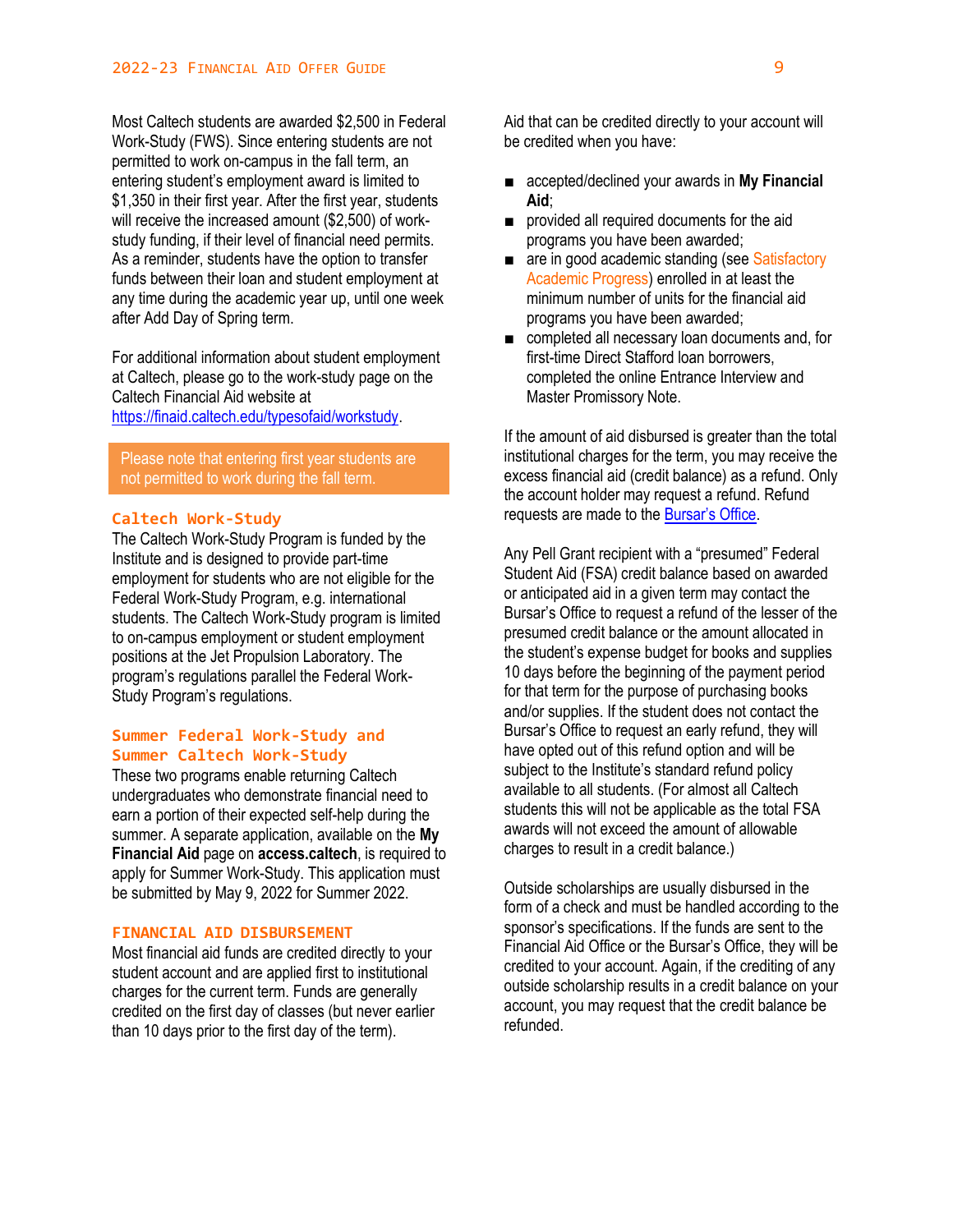Federal regulations allow Caltech to credit financial aid funds to your account for payment of tuition, fees, and room and board charges. The Bursar's Office must be given written authorization to keep a credit balance on your account from one term to the next term during the academic year. Federal guidelines prohibit keeping a credit balance from one academic year to the next. If you complete your financial aid file late in the term, resulting in the late disbursement of your financial aid funds, you may be subject to late fees assessed by the Bursar's Office.

Cal Grant B stipend payments will be credited to your tuition account. Again, if the crediting of any financial aid results in a credit balance on your account, you may request that the credit balance be refunded to you.

In general, loans are disbursed in three installments, one at the beginning of each term. For most Caltech students who are enrolled for the full academic year, this means that one-third of their loan(s) will be disbursed at the beginning of the fall term, another at the beginning of the winter term and the final third at the beginning of the spring term. Students whose loan periods are for a single term receive their entire disbursement at the beginning of that term.

If you work through either the Federal Work-Study or the Caltech Work-Study program, you will be paid through the bi-weekly Caltech payroll system. Funds are deposited in your checking account through direct deposit.

Since financial aid is generally awarded on the assumption of full-time enrollment, it is possible that some or all of your aid will need to be adjusted if you enroll less than full-time. If you withdraw or drop below half-time enrollment after the last day for adding classes for a term, you may be required to repay all or a portion of the aid that has already been credited to your account. You must inform the Financial Aid Office if you take a leave of absence or change your enrollment subsequent to receiving your financial aid. Cal Grant recipients who take a leave of absence are advised to notify the California Student Aid Commission [\(www.csac.ca.gov\)](http://www.csac.ca.gov/) and submit the Grant Record Change Form to maintain their eligibility for the program.

You have the right to cancel your loan(s) any time before disbursement and up to 14 days after disbursement.

Budget carefully. You will most likely receive all of your financial aid at the beginning of each term. It is your responsibility to manage your finances so that your financial aid will help you cover your expenses for the entire term.

#### **SATISFACTORY ACADEMIC PROGRESS**

Federal and state regulations governing student financial aid programs require the Institute to ensure that each student who is receiving financial aid maintains Satisfactory Academic Progress (SAP) toward their degree.

The SAP check occurs after grades are posted at the end of each term. Failure to meet the standards of satisfactory academic progress may disqualify a student from additional federal, state and institutional financial aid. A student can appeal their unsatisfactory academic progress status and be placed on warning, probation or continued on probation for financial aid purposes.

# **SATISFACTORY ACADEMIC PROGRESS REQUIREMENTS**

Following the first two terms, which are taken on a pass-fail basis, freshmen will be ineligible to register if they failed to pass at least 27 units in the previous term. After the first two terms of study, all undergraduate students must complete a minimum of 27 units with a grade-point average of at least 1.9 in order to remain eligible to register for classes. In addition, students must earn an average of 36 units per term over the past three trailing terms (that is, a minimum of 108 units should be earned after three terms of enrollment each academic year). A student may be excused from the 27-unit eligibility requirement if the requisite petition has been approved, prior to Add Day, by the Dean or Associate Deans of Undergraduate Students. Under exceptional circumstances the deans may waive the requirement that such a petition be approved prior to Add Day, but may do so only once during that student's career at Caltech.

Following their first ineligibility, students are to meet with the Dean or Associate Deans of Undergraduate Students. The Dean may choose to reinstate them, in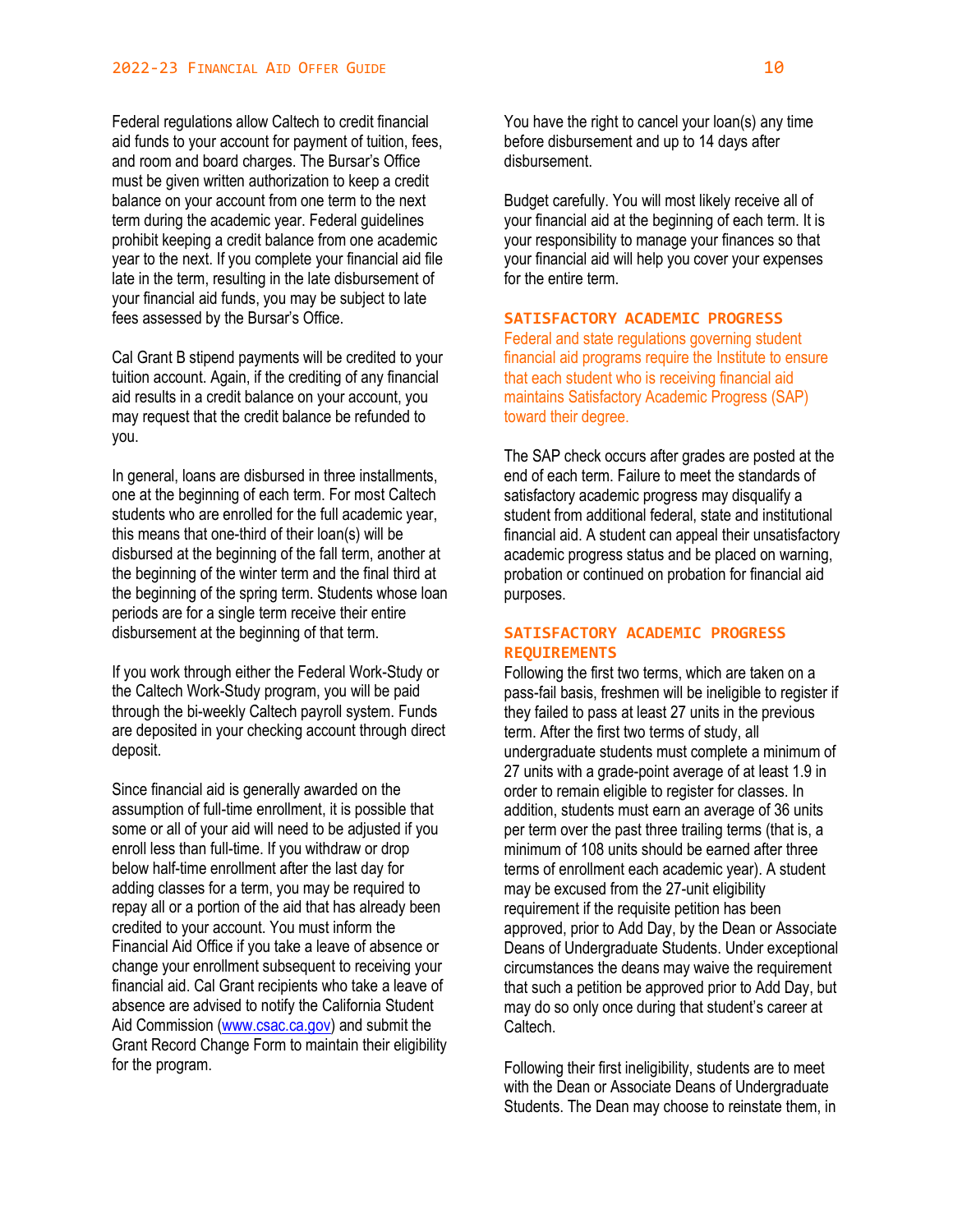which case they will be on academic probation. Alternatively, the Dean may direct them to petition the Undergraduate Academic Standards and Honors Committee (UASH) for reinstatement. UASH will either approve their petition for reinstatement and place them on academic probation, or require them to withdraw from the Institute for at least two terms. Students who fail a core course or who fail to successfully complete 36 units, even though they remain in good standing, are required to meet with one of the undergraduate deans before being allowed to register for classes in the subsequent term.

# **Financial Aid Warning**

Students who are not making satisfactory academic progress at the end of an academic term will be placed on financial aid warning. A student may continue to receive financial aid for one term while on financial aid warning status. Students should use this opportunity to re-establish SAP.

# **Financial Aid Probation**

Students who fail to make satisfactory academic progress after their term of financial aid warning will be ineligible to register and ineligible for financial aid. Students may appeal this status as outlined in the [Caltech Catalog.](http://catalog.caltech.edu/) Ineligible first year students must petition the UASH Committee for reinstatement if they wish to continue as students and continue to receive financial aid. The dean of students or associate deans may act on a petition if it is the student's first ineligibility.

Undergraduate students, except first- and secondterm first year students, may submit a petition to the UASH Committee for reinstatement, giving any reasons that may exist for their previous unsatisfactory work and stating any new conditions that may lead to better results. Each such petition will be considered on its merits. For the first such ineligibility, the petition may be acted on by the dean of undergraduate students, after consultation with the student and examination of the record. At the dean's discretion, such cases may be referred to the UASH Committee for action. All subsequent reinstatements must be acted upon by the Committee. Students who are reinstated as a result of their appeal/petition for reinstatement will be placed on financial aid probation and may receive financial aid for an additional academic term.

# **Continued on Financial Aid Probation**

Students who fail to make satisfactory academic progress after a term on financial aid probation will be ineligible to register and ineligible for federal and state financial aid. These students may appeal this status as outlined above and in th[e Caltech Catalog.](http://catalog.caltech.edu/)

Students who are reinstated as a result of their appeal/petition for reinstatement will be continued on financial aid probation. These students will be ineligible for federal and state aid. They will continue to be eligible for up to three additional terms of institutional aid but their scholarship eligibility will be reduced in each term the student is continued on financial aid probation.

#### **Financial Aid Suspension**

Students who fail to make satisfactory academic progress after being continued on financial aid probation for three additional terms will be ineligible for federal, state *and institutional financial aid*, even if they are subsequently reinstated by the UASH Committee, until such time as they make satisfactory academic progress.

# **Maximum Time Frame for Receiving Aid**

A student has a limited time frame to complete all degree requirements and remain eligible for financial aid. As defined by federal regulations, the maximum time frame is 150 percent of the published program length for degree completion.

To qualify for a Bachelor of Science degree, students must complete a minimum of 486 units which translates to  $486 \times 150\% = 729$  maximum attempted units.

An "attempted" unit is defined as any unit that a student remains enrolled in AFTER the Add Period, including units the student withdraws from each term. Units that a student is retroactively enrolled in after the Add Period are considered attempted units.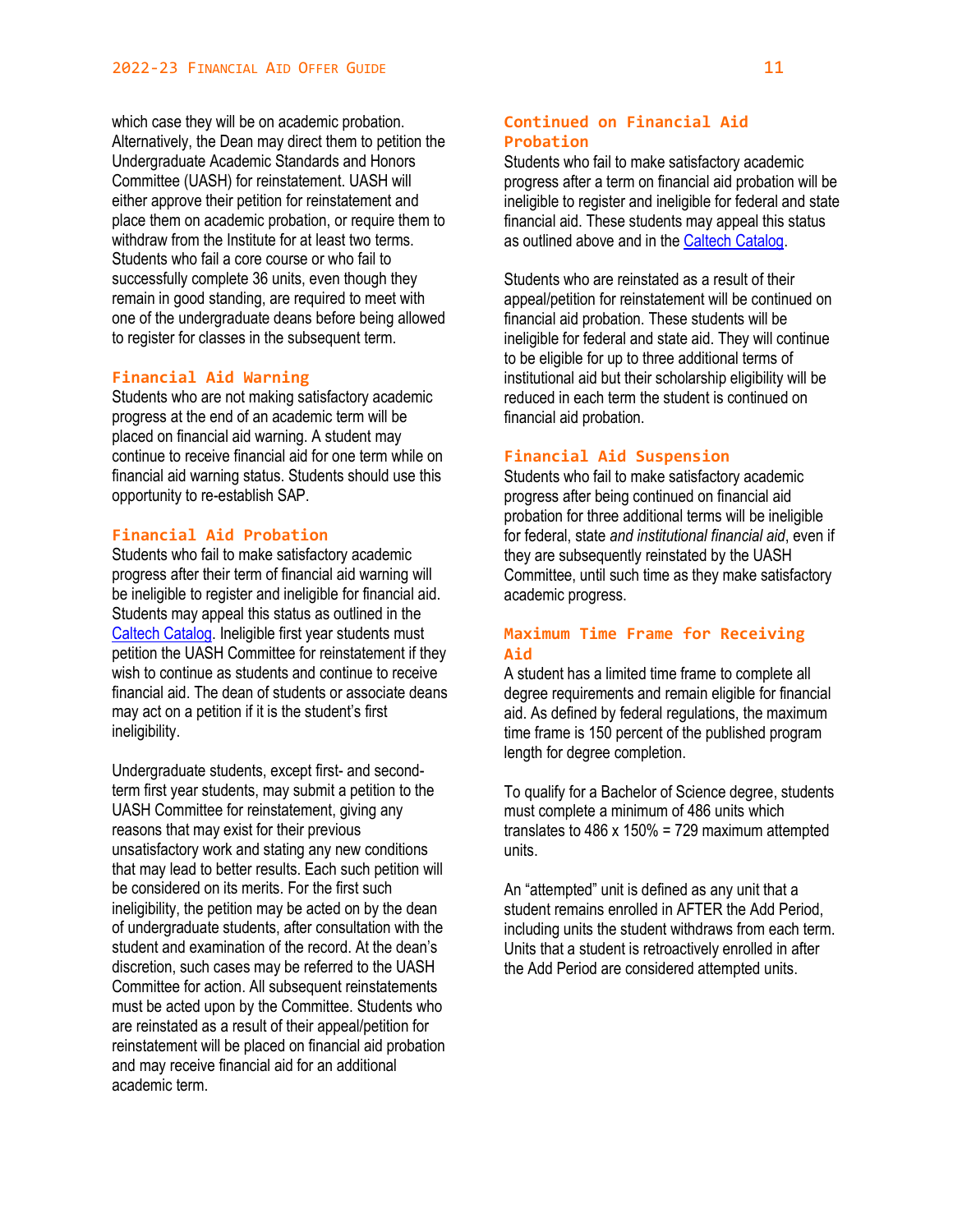### **PART-TIME ENROLLMENT (UNDERLOADS)**

Underloads (undergraduate students taking less than 36 units in a term) must be approved by the Registrar or the Undergraduate Academic Standards and Honors Committee. Students enrolled half-time (taking 18 to 26 units) will be expected to accept a reduction in the tuition charges and books and supplies allowance of their college expense budget. All students planning to carry an underload should contact the Financial Aid Office prior to taking less than a full-time course load.

# **REFUND AND REPAYMENT POLICY**

Should a student, for whatever reason, withdraw from Caltech during an academic term, a refund of tuition as well as room and board, if applicable, is calculated. The refund amount is determined by how much of the term has elapsed. If the student is a recipient of student financial assistance, that assistance will be reduced as a result of their withdrawal. The refund amount for recipients of federal Title IV student assistance is calculated in accordance with regulations issued by the US Department of Education. It is the purpose of this section to inform students of the financial implications of withdrawal.

**PLEASE NOTE:** The last day for completing and submitting a financial aid application for any given academic year is one day after the beginning of the registration period for the following year's Fall Term. For students who will be completing their degree requirements prior to the Spring Term or, for any reason, leaving the Institute prior to the Spring Term, the last day for submitting and completing a financial aid application is one day after the beginning of the registration period for the term following their last term of enrollment.

| <b>Last Term of Enrollment in</b><br>Academic Year 2022-23 | <b>Hard Deadline</b> |
|------------------------------------------------------------|----------------------|
| <b>Fall Term</b>                                           | November 18, 2022    |
| <b>Winter Term</b>                                         | February 24, 2023    |
| <b>Spring Term</b>                                         | May 26, 2023         |

**As a general rule, a continuing student must be enrolled (or planning to enroll) at the time their aid application is actually processed and they are offered aid.**

If the student is not a recipient of federal student financial aid, the Institute's refund policy returns any

Undergraduate students who underload in a term will be charged full-time tuition (unless granted an exception by the Dean of Students) and their financial aid, including outside scholarships, will be adjusted as indicated on the Financial Aid website based on the actual number of units the student is enrolled in as of Add Day. Undergraduate students are expected to complete 12 terms of full-time residency, or the prorated equivalent based on their classification at the time they begin their enrollment, even if they complete their degree requirements early. Students may *not* receive scholarship assistance for any term in which they are not enrolled at least half-time.

refund of tuition or room and board first to the programs from which assistance has been received, e.g. scholarships, Caltech gift assistance. Any amount remaining will then be returned to the student. The non-Title IV portion will be distributed as appropriate, first to outside agencies, as required, then to the Caltech scholarship or loan, depending on the composition of the aid package. These distributions will occur as credit(s) to the appropriate aid funds and charge(s) to the student's Caltech account.

If the student is the recipient of federal Title IV student assistance, any refund must then be applied first to the federal aid program(s) in the prescribed order listed in the [Caltech Catalog.](http://catalog.caltech.edu/) In the event that a student's disbursed financial aid exceeds the direct costs on the student's personal account, a credit balance will result. Withdrawal will result in the reversal or repayment of the credit balance and adjustment(s) to the student's Caltech account.

# **CHECKLIST**

**□ Read your Financial Aid Offer carefully.** 

 $\Box$  Check for accuracy in your name and, if applicable, your Caltech UID number. Contact the Financial Aid Office if there are any problems.

 $\Box$  Send us a copy of your announcement from the California Student Aid Commission (CSAC) if you have been awarded a Cal Grant but it is not listed on your Financial Aid Offer.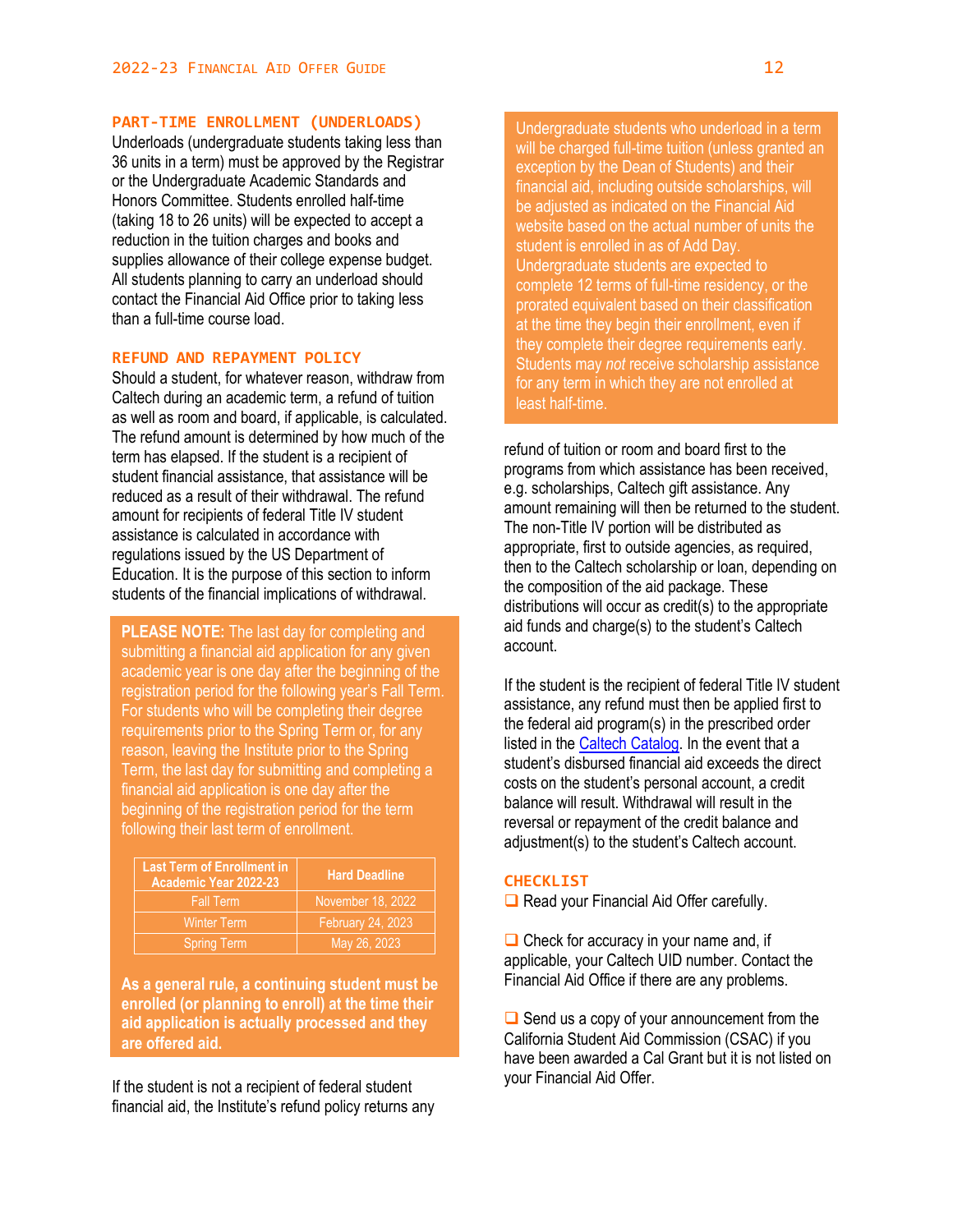Go to **My Financial Aid** using the **access.caltech** portal to accept/decline your awards. (Note: You will not be able to log on to **access.caltech** without an IMSS username and password. These credentials will be issued to matriculating students in early summer.) You should accept your awards in **My Financial Aid** as soon as possible, even if you are requesting a reevaluation of your financial aid application.

 $\Box$  Contact the Financial Aid Office via e-mail at [finaid@caltech.edu](mailto:finaid@caltech.edu) if you are receiving outside scholarship assistance. Put "Outside Scholarships" in the Subject line and indicate the name(s)/source(s) of the assistance and the amount(s) of the award(s) in the body of the e-mail.

**□** Retain a copy of this Financial Aid Offer Guide for your records.

#### **APPEALING YOUR FINANCIAL AID OFFER**

You may file only **one** petition for reevaluation. Once a decision has been made on your request, additional petitions for the same request will not be considered.

#### **Allowances Against Income**

Occasionally, families may have out-of-pocket costs for medical/dental expenses, home repair expenses, etc. that are not covered by insurance. We are willing to consider these unexpected expenses as an allowance against your parent's total income if they can provide documentation of the expense(s) along with thei[r petition](https://finaid.sites.caltech.edu/documents/3684/Appeal.pdf) for reconsideration (i.e., receipts, bills, canceled checks, estimates from a service provider).

Financial aid petitions are processed on a first-come, first-served basis. The earliest you can expect to hear about the action(s) taken is, generally, two weeks after submission. The Financial Aid Office will notify you of the decision via email.

Filing a petition does not guarantee your request will be granted. Exceptional circumstances must be documented and must meet federal and/or institutional petition policies. Additional aid can only be awarded if funds are available.

#### **Request to Use Parents' 2021 Income**

In some cases, the prior year parental income (2021) will be significantly lower than the prior, prior year

income reported on the FAFSA and/or CSS Profile (2020). In order for us to consider using prior year income, your parents will need to complete and sign the following form

[https://na2.documents.adobe.com/public/esignWidget](https://na2.documents.adobe.com/public/esignWidget?wid=CBFCIBAA3AAABLblqZhBSI9Y5RVZFHmkulvG-xlQ5dqDNPCsf3uK61eYGtwtmBxXpXngzzvyGo86SV3EDWmw*) [?wid=CBFCIBAA3AAABLblqZhBSI9Y5RVZFHmkulv](https://na2.documents.adobe.com/public/esignWidget?wid=CBFCIBAA3AAABLblqZhBSI9Y5RVZFHmkulvG-xlQ5dqDNPCsf3uK61eYGtwtmBxXpXngzzvyGo86SV3EDWmw*) [G-](https://na2.documents.adobe.com/public/esignWidget?wid=CBFCIBAA3AAABLblqZhBSI9Y5RVZFHmkulvG-xlQ5dqDNPCsf3uK61eYGtwtmBxXpXngzzvyGo86SV3EDWmw*)

### [xlQ5dqDNPCsf3uK61eYGtwtmBxXpXngzzvyGo86SV](https://na2.documents.adobe.com/public/esignWidget?wid=CBFCIBAA3AAABLblqZhBSI9Y5RVZFHmkulvG-xlQ5dqDNPCsf3uK61eYGtwtmBxXpXngzzvyGo86SV3EDWmw*) [3EDWmw\\*](https://na2.documents.adobe.com/public/esignWidget?wid=CBFCIBAA3AAABLblqZhBSI9Y5RVZFHmkulvG-xlQ5dqDNPCsf3uK61eYGtwtmBxXpXngzzvyGo86SV3EDWmw*)

and submit a signed copy of their 2021 federal income tax return (with all schedules) along with their 2021 W-2s if applicable. All documents with personally identifiable information (PII) should be submitted through the Caltech Financial Aid Dropbox: [https://finaid.dropbox.caltech.edu.](https://finaid.dropbox.caltech.edu/) **Do NOT** submit these documents via email as it is not secure.

#### **Allowable Budget Additions**

Allowable budget additions can be used to supplement a student's estimated cost of education in order to increase loan eligibility. In general the total budget additions cannot under any circumstances exceed 60 percent of a student's standard budget. The allowable expenses are applicable to periods of enrollment only. Complete documentation must be received by the Financial Aid Office before these costs can be added.

**Transportation:** Transportation costs to and from school that exceed the standard transportation allowance. (Note: neither the cost of a vehicle itself nor any major repairs or insurance are applicable.)

**Childcare:** Reasonable allowance can be made for childcare costs (transportation, lunches, etc.). Such costs pertain to children up to age 10 for weekday enrollment periods only. This budget addition can be accessed if both parents attend school full time or if one attends school full-time and the other is employed at least 25 hours per week. All expenses must be documented before they can be added as an additional expense.

#### **Medical, Dental, and Psychotherapy Expenses:** Out-of-pocket expenses, not covered by insurance, can be added to the budget with adequate documentation.

**Additional Costs for Students with Disabilities:** Students with disabilities can have select additional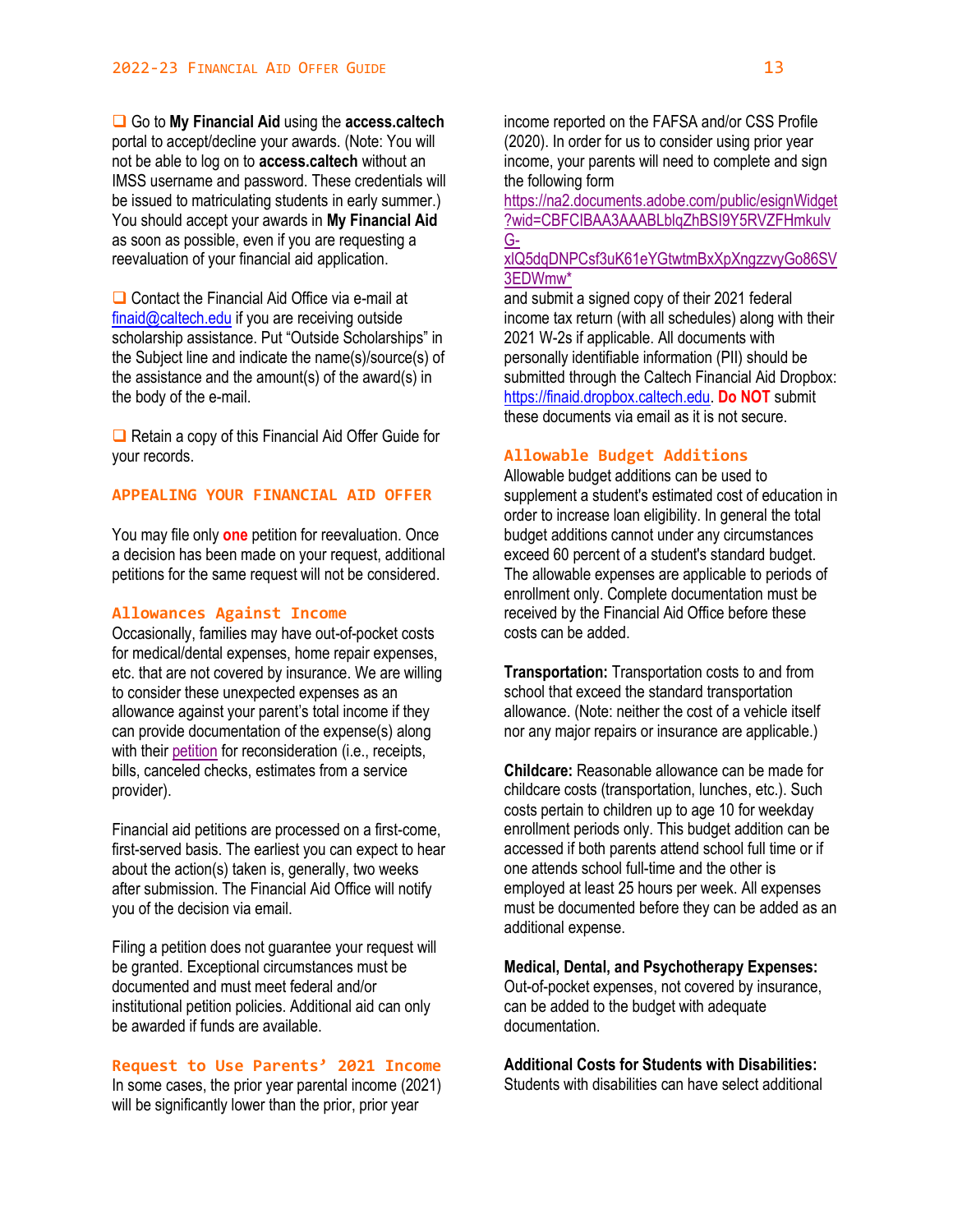expenses added to their standard budgets, such as additional books and supplies.

**Computer:** Computer and peripheral costs (up to \$2,000) can be added to the budget in your first year of attendance. These costs can be covered by outside scholarships or (additional) loan.

#### **Disallowable Budget Items**

The following items cannot be allowed in a student budget:

- legal fees;
- consumer debt (i.e., credit card payments);
- pet expenses;
- vehicle purchase and vehicle repair;
- student living expenses during a period when you are not enrolled.

#### **POLICY OF NONDISCRIMINATION**

Caltech is committed to equal opportunity for all persons without regard to sex, race, color, religion, national origin, citizenship, ancestry, age, marital status, physical or mental disability, medical condition (cancer-related or genetic characteristics), genetic information, pregnancy or perceived pregnancy, gender, gender identity or expression, sexual orientation, status as disabled veteran, or other eligible veteran status or any other characteristic or condition protected by the state and federal law. It is the policy of Caltech to provide a work and academic environment free of discrimination as required by federal and state law, including Title IX which prohibits discrimination based on sex in Caltech's educational programs and activities. Discrimination is an act or communication that interferes with an individual's or a group's ability to participate fully in the Caltech community on the basis of any protected condition or characteristic. Consistent with this policy and federal and state law, sex discrimination, including sexual harassment and sexual violence will not be tolerated at Caltech. Caltech will take all reasonable steps to eliminate discrimination in the academic environment.

Please refer to Caltech's Title IX Office website for additional information about [Title IX at Caltech.](http://titleix.caltech.edu/) Inquiries concerning the application of Title IX may be referred to [equity@caltech.edu](mailto:equity@caltech.edu).